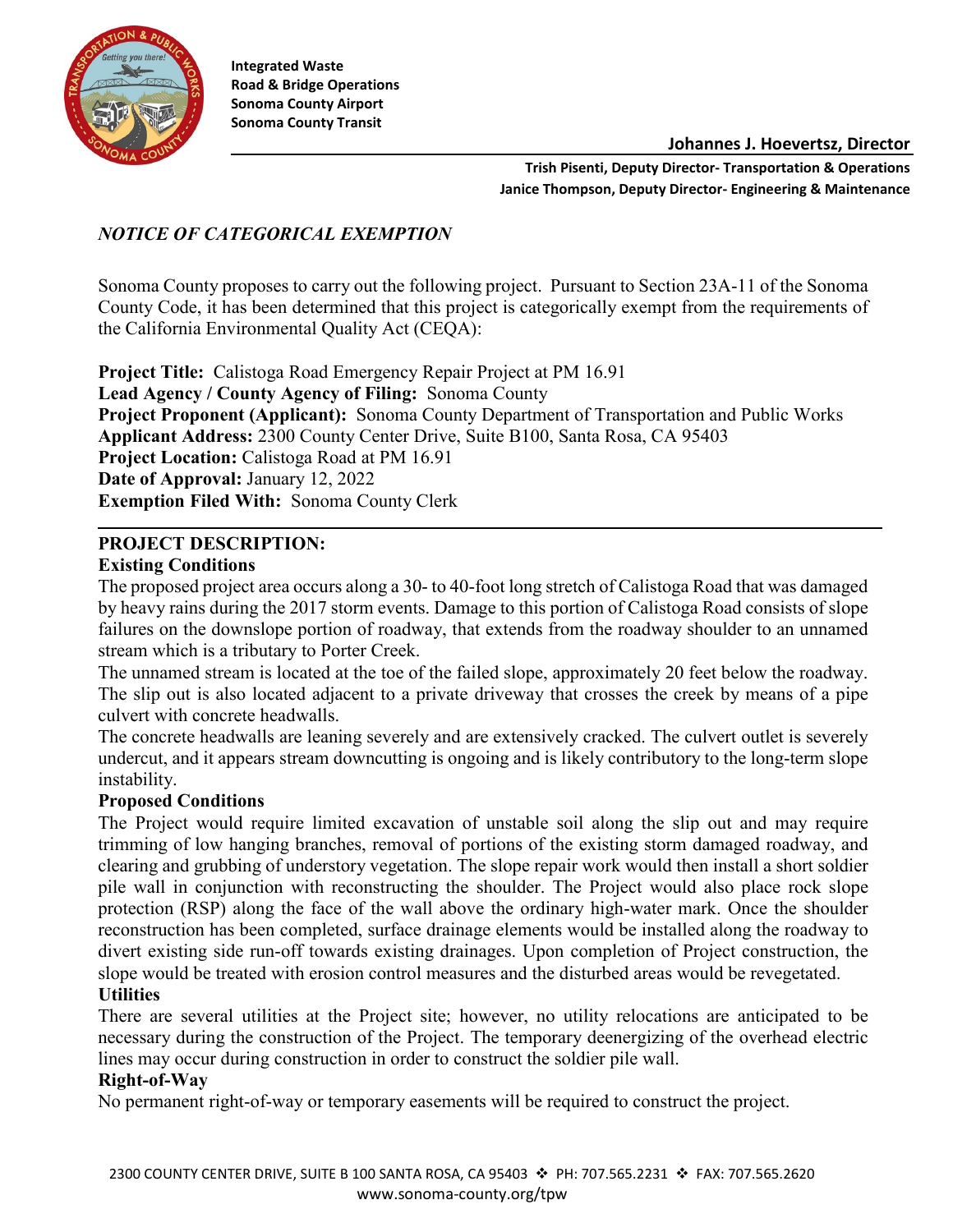# **Traffic Handling**

The average daily traffic (ADT) along Calistoga Road is 4,400 vehicles. A temporary lane closure will be required along Calistoga Road at the Project site to complete project construction activities. The proposed temporary lane closure will require the implementation of day-time traffic control measures to maintain safe vehicular access in both directions along Calistoga Road. Upon the completion of daily construction activities, metal plates will be laid down at the slip out location and night-time vehicular traffic will resume using both lanes along Calistoga Road.

### **Construction Activities**

# *Clearing and Grubbing*

Portions of hardscape and vegetation in conflict with proposed project construction will be removed. Areas around the slip out location will be cleared of vegetation, or other obstacles to gain access for constructing the new improvements. The work will occur within the approved project limits of disturbance.

### *Erosion Control and Water Quality*

Temporary Best Management Practices (BMPs) and erosion control measures will be installed and maintained during construction.

### *Unloading Failed Slope*

Loose and eroded soils within the slip out location above the ordinary high-water mark will be removed to construct project improvements.

## *Reconstructing Shoulder*

The existing shoulder will be reconstructed by installing a short soldier pile wall. The soldier pile wall will be approximately 30 feet long and 4 feet above grade and will extend approximately 30 feet downstream of the existing headwall. Holes will be drilled approximately 32 feet deep, soldier piles placed and concreted in place. The area between the existing road and soldier wall will be reconstructed. The reconstructed area will include a drainage system along the face of the wall with new embankment material placed and compacted. The portion of reconstructed area between the edge of the shoulder and the wall will be hydroseeded.

### *Placing RSP*

Rock slope protection (RSP) will be installed along the face of the soldier pile wall. The RSP will be placed in a trench measuring approximately 3' wide by 3' deep and 30' long along the front face of the wall.

## *Grading the slope*

Beyond the northerly end of the Rock slope protection (RSP), approximately 25' of the existing channel slope will be regraded in order to tie back into the existing slope. The impact area is outside of the OHWM.

## *Repairing Drainage Elements*

The drainage ditch along the inboard slope will be cleaned out. The existing underdrain located approximately 50-feet to the north of the failed area will be evaluated to determine if it is still intact and the existing damaged over side drain will be replaced. If the underdrain is determined to be damaged, it will be replaced in kind. RSP will be replaced at the end of the new over side drain to help dissipate the flows and to minimize future erosion of the channel bank caused by the flows exiting the over side drain. *Installing Drainage Elements* 

Surface drainage elements, such as asphalt concrete dikes, will be placed along the edge of the shoulder to divert the water towards the existing over side drainage located approximately 50-feet from the end of the failed area.

## **Construction Schedule and Timing**

Construction of the Project is anticipated to take one construction season to complete. The approximately 3-4-month construction period is scheduled to begin as early as Spring 2022.